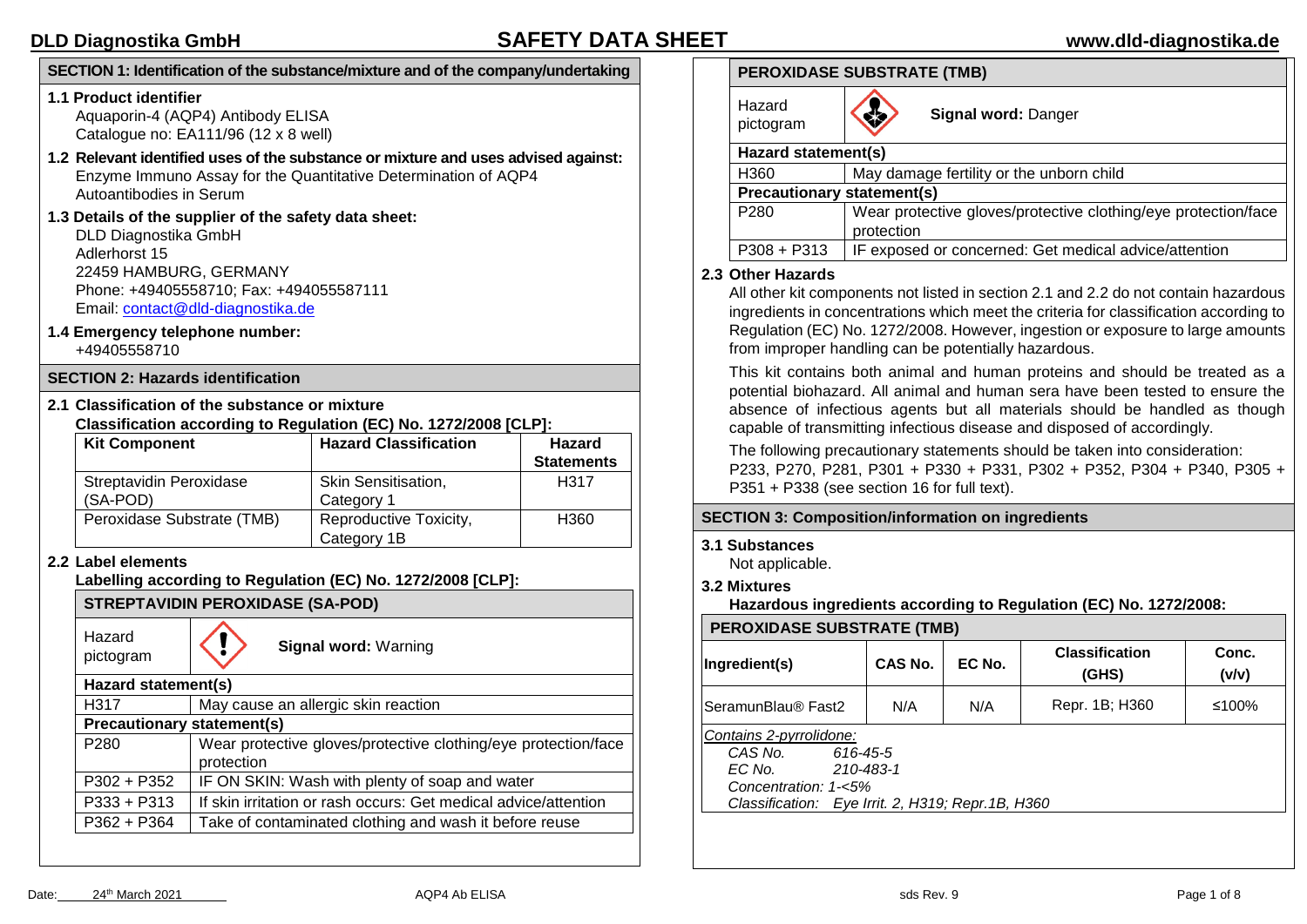| <b>STREPTAVIDIN PEROXIDASE (SA-POD)</b>                                                                                                                                                                                                                                                                                                                                                                       |                                                                          |        |                                                                 |               |  |  |  |
|---------------------------------------------------------------------------------------------------------------------------------------------------------------------------------------------------------------------------------------------------------------------------------------------------------------------------------------------------------------------------------------------------------------|--------------------------------------------------------------------------|--------|-----------------------------------------------------------------|---------------|--|--|--|
| Ingredient(s)                                                                                                                                                                                                                                                                                                                                                                                                 | CAS No.                                                                  | EC No. | <b>Classification (GHS)</b>                                     | Conc. $(v/v)$ |  |  |  |
| Stabilzyme <sup>®</sup> HRP<br>Conjugate Stabilizer                                                                                                                                                                                                                                                                                                                                                           | N/A                                                                      | N/A    | Skin Sens. 1; H317                                              | >99%          |  |  |  |
|                                                                                                                                                                                                                                                                                                                                                                                                               |                                                                          |        |                                                                 |               |  |  |  |
| Contains CMIT/MIT: Mixture, 5-chloro-2-methyl-4-isothiazolin-3-one [EC no. 247-500-7]<br>and 2-methyl-2H-isothiazol-3-one [EC no. 220-239-6] (3:1):<br>CAS No.<br>55965-84-9<br>EC No.<br>613-167-00-5<br>Concentration: 0.0024%<br>Classification: Acute Tox. 3 (Oral, Dermal & Inhalation) H301, H311 & H331; Skin<br>Corr. 1B, H314; Skin Sens. 1, H317; Aquatic Acute 1, H400; Aquatic<br>chronic 1, H410 |                                                                          |        |                                                                 |               |  |  |  |
| <b>Specific Concentration Limits:</b>                                                                                                                                                                                                                                                                                                                                                                         |                                                                          |        |                                                                 |               |  |  |  |
|                                                                                                                                                                                                                                                                                                                                                                                                               | $C \ge 0.0015\%$<br>$0.06\% \le C \le 0.6\%$<br>$0.06\% \le C \le 0.6\%$ |        | Skin Sens. 1, H317<br>Eye Irrit. 2, H319<br>Skin Irrit. 2. H315 |               |  |  |  |

AQP4-Biotin, reconstitution buffer for AQP4-Biotin, calibrators and positive and negative controls contain animal and human proteins and should be treated as potential biohazards.

*C ≥ 0.6% Skin Corr. 1B, H314*

The following kit components contain ingredients which are considered hazardous but are not present in high enough concentrations to be classified under Regulation (EC) No. 1272/2008.

| <b>Kit Component</b>         | Ingredient(s)  |                             | <b>Concentration</b> |                       |
|------------------------------|----------------|-----------------------------|----------------------|-----------------------|
| <b>Reconstitution Buffer</b> | Tergitol™      |                             |                      | $0.94\%$ v/v          |
| for AQP4-Biotin              | Sodium azide   |                             |                      | $0.05\%$ w/v          |
| Diluent for SA-POD           |                | 2-Chloroacetamide           |                      | $0.098\%$ w/v         |
|                              |                | N-Methylisothiazolone (MIT) | $0.02\%$ w/v         |                       |
| <b>Kit Component</b>         | Ingredient(s)  |                             | Concentration        |                       |
| <b>Stop Solution</b>         | Sulphuric acid |                             | $0.25M$ (<5% v/v)    |                       |
| Concentrated Wash            | Tergitol™      |                             | $0.2\%$ v/v          |                       |
| Solution                     |                |                             |                      |                       |
| Calibrators and              | Oxypyrion      |                             | $0.2\%$ w/v          |                       |
| Controls                     | Sodium azide   |                             | $0.05\%$ w/v         |                       |
|                              |                |                             |                      |                       |
| <b>Inaredient</b>            | CAS No.        | EC No.                      |                      | <b>Classification</b> |

| Ingredient |                   | <b>CAS No.</b> | EC No.    | <b>Classification</b>                                               |
|------------|-------------------|----------------|-----------|---------------------------------------------------------------------|
|            |                   |                |           | <b>GHS/CLP</b>                                                      |
|            | 2-Chloroacetamide | 79-07-2        | 201-174-2 | Acute Tox. 3 (Oral), Skin Sens. 1,<br>Repr. 2:<br>H301, H317, H361f |

| MIT            | 26172-54-3 | 247-499-3 | Acute Tox. 3 (Oral), Skin Corr. 1A,<br>Skin Sens. 1, Aquatic Acute 1, Aquatic<br>Chronic 1;<br>H301, H314, H317, H400, H410                                    |
|----------------|------------|-----------|----------------------------------------------------------------------------------------------------------------------------------------------------------------|
| Oxypyrion      | 822-89-9   | 212-506-0 | Acute Tox. 4, Eye Irrit. 2,<br>STOT SE 3:<br>H302, H319, H335                                                                                                  |
| Sodium Azide   | 26628-22-8 | 247-852-1 | Acute Tox. 2 (Oral & Inhalation), Acute<br>Tox. 1 (Dermal), STOT RE 2, Aquatic<br>Acute 1, Aquatic Chronic 1;<br>H300, H310, H330, H373, H400,<br>H410, EUH032 |
| Sulphuric Acid | 7664-93-9  | 231-639-5 | Met. Corr. 1, Skin Corr. 1A;<br>H <sub>290</sub> , H <sub>314</sub>                                                                                            |
| Tergitol™      | 84133-50-6 | 617-534-0 | Acute Tox. 4 (Oral & Inhalation), Skin<br>Irrit. 2, Eye Dam. 1;<br>H302, H315, H318, H332                                                                      |

The full text for the hazard statements can be found in section 16.

#### **SECTION 4: First aid measures**

#### **4.1 Description of first aid measures After skin contact**

Wash off skin thoroughly with water for at least 15 minutes. Remove contaminated clothing. In severe cases or if skin is broken, OBTAIN MEDICAL ATTENTION.

### **After eye contact**

Separate eyelids with fingers and flush eye with copious amounts of water for at least 15 minutes. OBTAIN MEDICAL ATTENTION.

#### **After Inhalation**

Remove from exposure, rest and keep warm. If breathing becomes difficult, OBTAIN MEDICAL ATTENTION

#### **After Ingestion**

If patient is conscious, wash out mouth with water and give plenty of water to drink. OBTAIN MEDICAL ATTENTION.

- **4.2 Most important symptoms and effects, both acute and delayed** Not available.
- **4.3 Indication of any immediate medical attention and special treatment needed** Not available.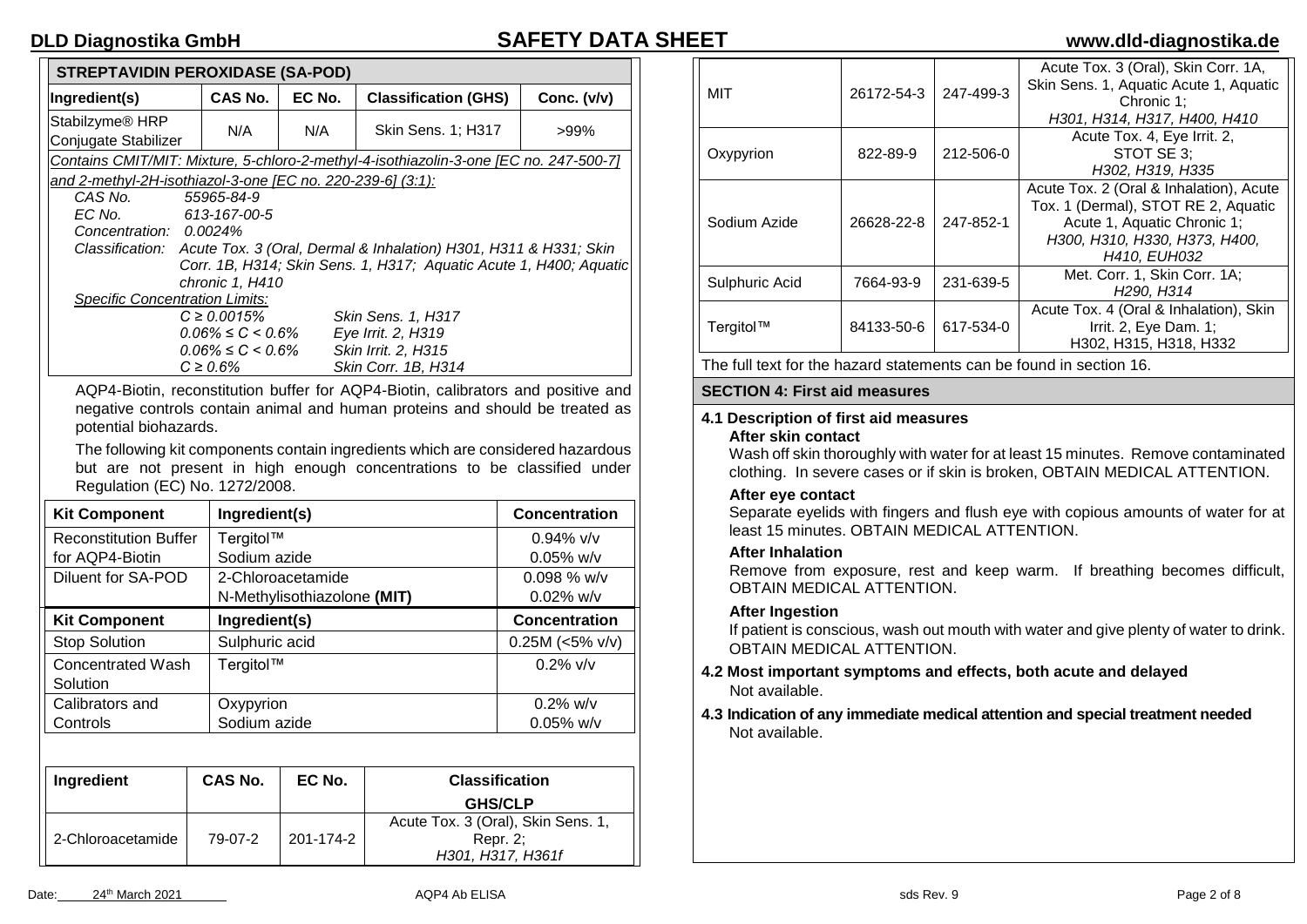# **SECTION 5: Firefighting measures**

# **5.1 Extinguishing media**

Use water, dry powder or foam as appropriate to supporting fire.

# **5.2 Special hazards arising from the substance or mixture**

May evolve toxic fumes in fire. Hazardous combustion products are not known for kit components but combustion products for the ingredients listed in subsection 3.2 can be found in the following table:

| Ingredient                                          | Hazardous combustion product(s)                                                   |
|-----------------------------------------------------|-----------------------------------------------------------------------------------|
| 2-Chloroacetamide                                   | Carbon oxides, nitrogen oxides (NOx) and hydrogen<br>chloride gas                 |
| MIT                                                 | Carbon oxides, nitrogen oxides (NOx), sulphur oxides and<br>hydrogen chloride gas |
| Oxypyrion                                           | No data available                                                                 |
| <b>SeramunBlau®</b><br>Fast <sub>2</sub>            | No known hazardous decomposition products                                         |
| Sodium Azide                                        | Nitrogen oxides (NOx)                                                             |
| Stabilzyme <sup>®</sup> HRP<br>Conjugate Stabilizer | Carbon oxides and nitrogen oxides (NOx)                                           |
| Sulphuric Acid                                      | Sulphur oxides                                                                    |
| Tergitol™                                           | Nature of decomposition products not known                                        |

# **5.3 Advice for firefighters**

Wear self-contained breathing apparatus and protective clothing to prevent contact with skin and eyes.

# **SECTION 6: Accidental release measures**

**6.1 Personal precautions, protective equipment and emergency procedures** Wear appropriate protective clothing as described in subsection 8.2. Ventilate area and avoid breathing vapours, mist or gas.

# **6.2 Environmental precautions**

Prevent further leakage or spillage if safe to do so. Prevent any reagents from entering drains

**6.3 Methods and material for containment and cleaning up**

Wipe up liquid spills with absorbent paper. For solid spills, sweep up without raising dust. Once pick up is complete, wash site with detergent and water. Decontaminate with a suitable disinfectant solution.

**6.4 Reference to other sections**

See sections 8 and 13.

# **SECTION 7: Handling and storage**

# **7.1 Precautions for safe handling**

Material of human origin has been tested and found non-reactive for HIV 1 and 2 and HCV antibodies and HBsAg. All animal sourced material has been obtained from animals certified as healthy and free from disease. However all potentially biohazardous components should be considered as potentially infectious. Level 2 containment should be applied.

Do not eat, drink or smoke in the laboratory. Do not pipette by mouth. Avoid skin and eye contact. Wear appropriate protective clothing as described in subsection 8.2. Avoid the use of needles or other sharp implements. Avoid prolonged or repeated exposure. Wash hands thoroughly after handling. Avoid release into drains; in case of accidental spillage, refer to section 6.

# **7.2 Conditions for safe storage, including any incompatibilities**

Keep containers tightly closed. Store in a dry place in the box supplied at a temperature between +2 and +8°C.

## **7.3 Specific end use(s)**

The Aquaporin-4 (AQP4) Antibody ELISA Kit is intended for professional use only and to be used solely for the purpose as specified in subsection 1.2. Refer to kit instructions for details.

### **SECTION 8: Exposure controls/personal protection**

#### **8.1 Control parameters**

|  |  |                               |  |  | No occupational exposure limits exist for any kit components. However, exposure |
|--|--|-------------------------------|--|--|---------------------------------------------------------------------------------|
|  |  |                               |  |  | limits apply to the following ingredients (see subsection 3.2 for components    |
|  |  | containing these substances): |  |  |                                                                                 |

| Value*                | <b>Control</b>                                                     | <b>Basis</b>                             |
|-----------------------|--------------------------------------------------------------------|------------------------------------------|
|                       | <b>Parameters</b>                                                  |                                          |
| <b>Sodium Azide</b>   |                                                                    |                                          |
| TWA                   | 0.1 mg/m <sup>3</sup>                                              | UK: EH40 Workplace Exposure Limits (WEL) |
| <b>STEL</b>           | Europe: Commission Directive 2000/39/EC<br>$0.3$ mg/m <sup>3</sup> |                                          |
| <b>Sulphuric Acid</b> |                                                                    |                                          |
| TWA                   | $0.05 \text{ mg/m}^3$                                              | UK: EH40 Workplace Exposure Limits (WEL) |
|                       |                                                                    | Europe: Commission Directive 2009/161/EU |

*\*Definitions can be found in section 16*

# **Stabilzyme® HRP Conjugate Stabilizer**

| TRGS 900 Occupational exposure limit value | $\vert$ 0.2 mg/m <sup>3</sup> inhalable fraction |
|--------------------------------------------|--------------------------------------------------|
| TRGS 900 Limitation of exposure peaks      | $\vert$ 0.4 mg/m <sup>3</sup> inhalable fraction |

### **8.2 Exposure controls**

# **Appropriate engineering controls**

Good laboratory practice should be followed (see Section 7). Avoid contact with skin or eyes. Wash hands after use.

## **Individual protection measures (personal protective equipment) Eye/face protection**

Chemical safety glasses or goggles conforming to appropriate government standards such as EN166 (EU) or NIOSH (US).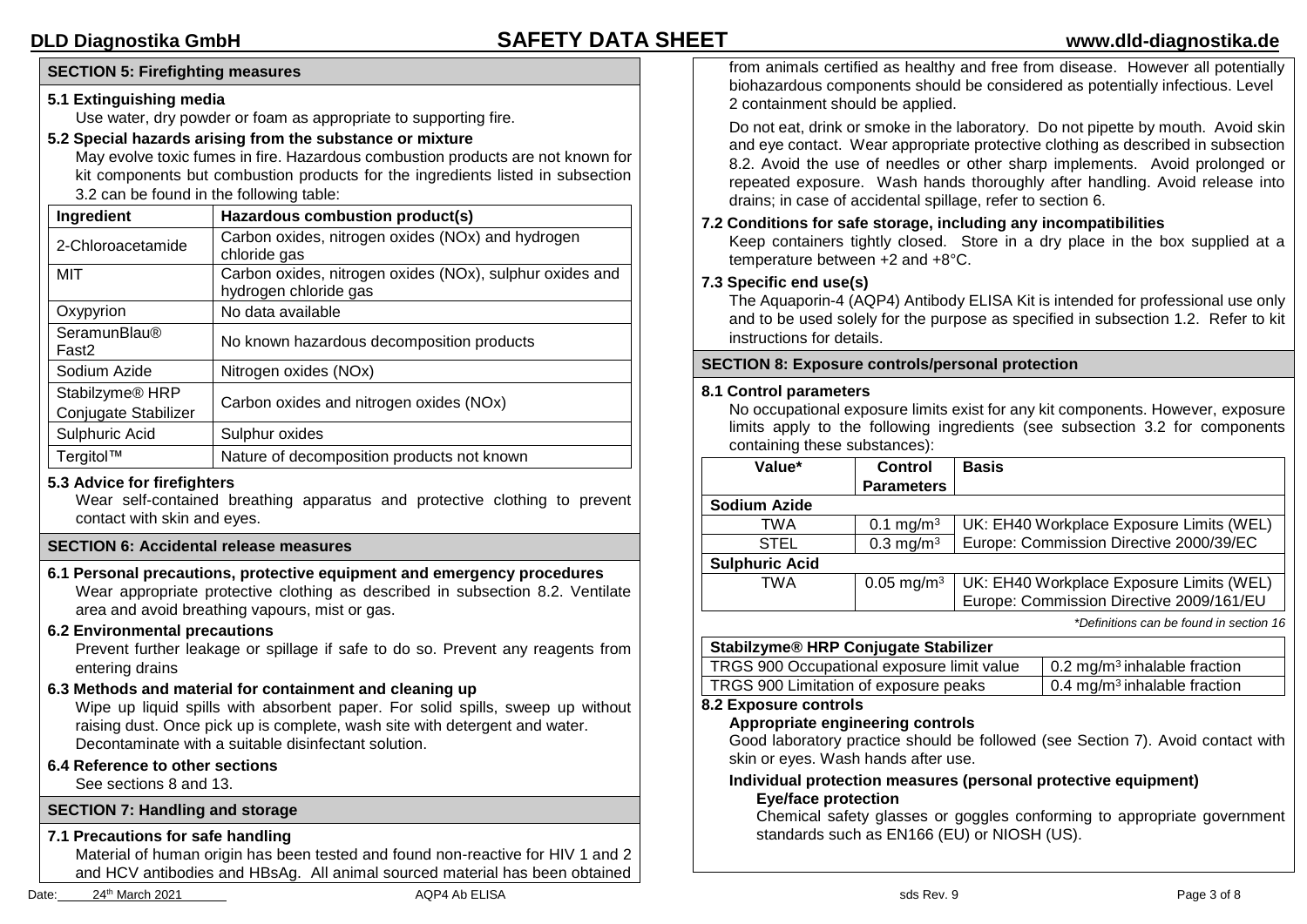# **Skin and body protection**

Chemical resistant gloves to be used in accordance with standard EN374 derived from EU Directive 89/686/EEC. Latex or vinyl gloves will provide sufficient protection. Inspect gloves for damage prior to use and change if any sign of degradation. Proper glove removal technique must be used. Wash hands after use.

The following are suitable as protective gloves:

Glove materials: Nitrile rubber Glove Thickness:  $>= 0.4$  mm thickness Permeation Time: >= 480 min

This recommendation is advisory only and should be evaluated by the customer for suitability in their specific situation.

#### **Respiratory protection**

Local exhaust.

#### **Environmental exposure controls**

Prevent further leakage or spillage if safe to do so. Prevent any reagents from entering drains.

## **SECTION 9: Physical and chemical properties**

#### **9.1 Information on basic physical and chemical properties**

| Kit component                                                                  | Appearance                              | <b>Odour</b>                     | рH     | <b>Solubility</b> |
|--------------------------------------------------------------------------------|-----------------------------------------|----------------------------------|--------|-------------------|
| <b>AQP4 Coated Wells</b>                                                       | Colourless<br>polystyrene<br>microplate | None                             | N/A    | N/A               |
| <b>Calibrators and Controls</b>                                                | Pale yellow<br>liquid                   | None                             | N/A    | N/A               |
| AQP4-Biotin                                                                    | White solid                             | None                             | N/A    | In water          |
| <b>Reconstitution Buffer for</b><br>AQP4-Biotin                                | Pink liquid                             | None                             | $-8.0$ | N/A               |
| Streptavidin Peroxidase<br>(SA-POD)                                            | Pale brown/<br>yellow liquid            | None                             | N/A    | N/A               |
| Diluent for SA-POD                                                             | Colourless liquid                       | None                             | $-7.5$ | N/A               |
| Peroxidase Substrate<br>(TMB)                                                  | Colourless to<br>slight blue liquid     | None                             | N/A    | N/A               |
| <b>Stop Solution</b><br>(0.25M sulphuric acid)                                 | Colourless liquid                       | May be<br>slightly<br>sulphurous | < 1.0  | N/A               |
| <b>Concentrated Wash</b><br>Solution                                           | Colourless liquid                       | None                             | $-7.7$ | N/A               |
| There is no information ovailable for the following estegation adous threabold |                                         |                                  |        |                   |

There is no information available for the following categories: odour threshold, melting/freezing point, initial boiling point/boiling range, flash point, evaporation

Date: 24th March 2021 AQP4 Ab ELISA sds Rev. 9 Page 4 of 8

rate, flammability (solid, gas), upper/lower flammability or explosive limits, vapour pressure, vapour density, relative density, partition coefficient, autoignition temperature, decomposition temperature, viscosity, explosive properties or oxidising properties.

### **9.2 Other information**

All liquid components are miscible with water in all proportions.

### **SECTION 10: Stability and reactivity**

#### **10.1 Reactivity**

Data is not available on the reactivity of individual kit components but is given, where available, on ingredients listed in subsection 3.2.

Sulphuric acid is a strong oxidising agent and has a corrosive effect. There is no data available on the other ingredients.

### **10.2 Chemical stability**

All components of the Aquaporin-4 (AQP4) Antibody ELISA Kit have been found stable for stated shelf life when stored under the recommended conditions.

#### **10.3 Possibility of hazardous reactions**

No hazardous reactions known for kit components although, hazardous reactions occur for the following ingredients listed in subsection 3.2:

| Ingredient     | <b>Hazardous Reaction</b>                                                                                                                                                                                                                                                                                                                                                                                                                                                                                                                                                                                       |
|----------------|-----------------------------------------------------------------------------------------------------------------------------------------------------------------------------------------------------------------------------------------------------------------------------------------------------------------------------------------------------------------------------------------------------------------------------------------------------------------------------------------------------------------------------------------------------------------------------------------------------------------|
| Sodium Azide   | Risk of explosion and/or toxic gas formation exists with heavy<br>metals, bromine, lead, chromyl chloride, dichloromethane,<br>dimethylsulfate, halogenated hydrocarbon, acid, carbon<br>disulphide, sulphuric acid, copper and nitric<br>acid.<br>Generates dangerous gases or fumes with acids and water,<br>the release of<br>leading<br>hydrazoic<br>acid.<br>to to<br>Violent reactions possible with nitrates, benzoyl chloride and<br>potassium nitrate.                                                                                                                                                 |
| Sulphuric Acid | Violent reactions possible with: Water, alkali metals, alkali<br>compounds, ammonia, aldehydes, acetonitrile, alkaline earth<br>metals, alkalines, acids, alkaline earth compounds, metals, metal<br>alloys, oxides of phosphorus, phosphorus, hydrides, halogen-<br>compounds, oxyhalogenic compounds,<br>halogen<br>permanganates, nitrates, carbides, combustible substances,<br>organic solvent, acetylidene, nitriles, organic nitro compounds,<br>anilines, peroxides, picrates, nitrides, lithium silicide, iron (III)<br>compounds, bromates, chlorates, amines, perchlorates and<br>hydrogen peroxide. |

### **10.4 Conditions to avoid**

Peroxidase substrate (TMB) is light sensitive and therefore the bottle should be kept tightly closed when not in use and stored in a dark place.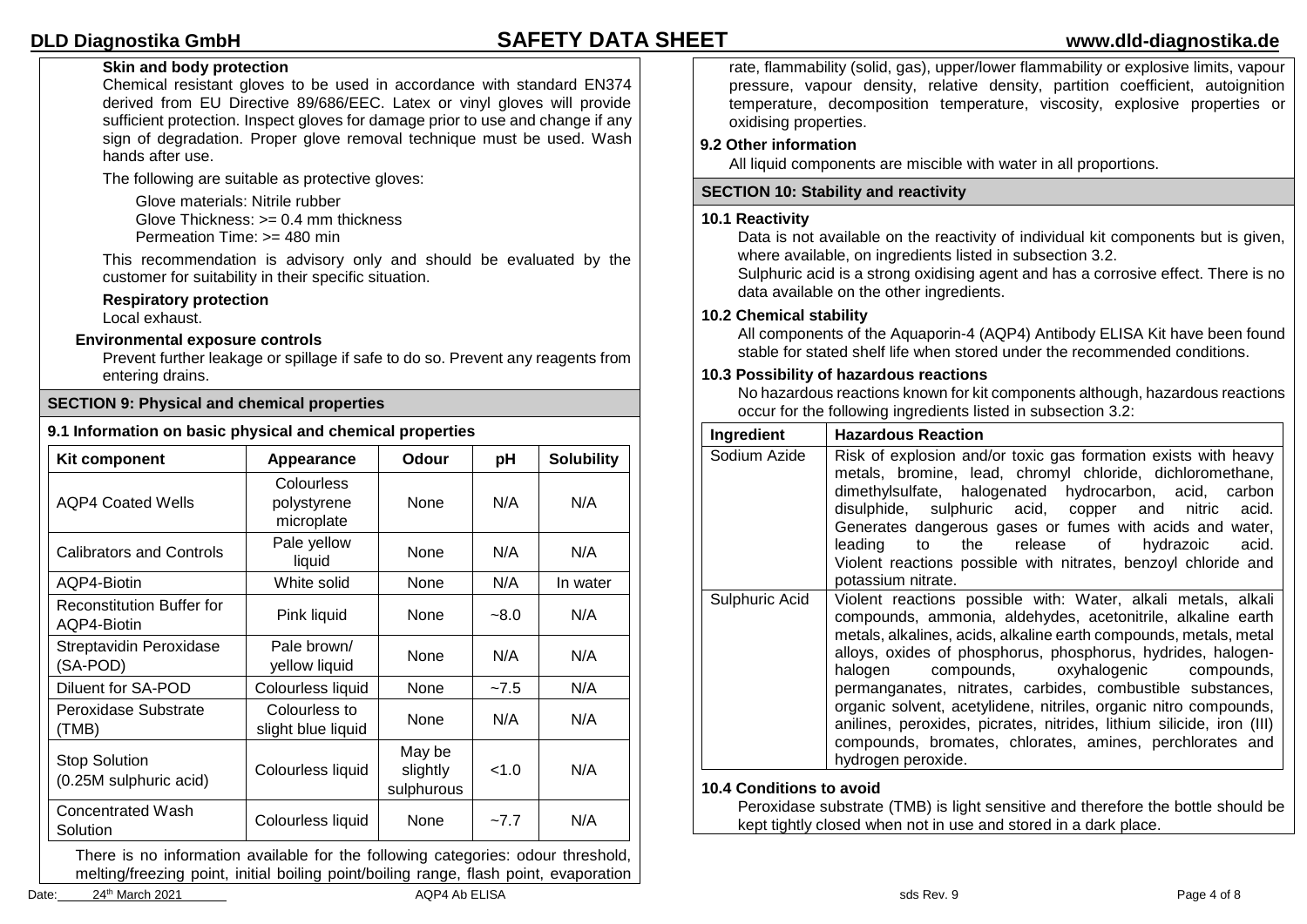Proteins, oxypyrion, sodium azide, sulphuric acid and Tergitol™ are heat sensitive and storage or use at the improper temperature may compromise the integrity of the kit.

#### **10.5 Incompatible materials**

No data is known for kit components but the following data is known for ingredients listed in subsection 3.2:

| Ingredient                  | <b>Incompatible materials</b>                             |
|-----------------------------|-----------------------------------------------------------|
| 2-Chloroacetamide           | Strong oxidising agents, strong acids, strong bases and   |
|                             | strong reducing agents                                    |
| MIT                         | Strong oxidising agents                                   |
| Oxypyrion                   | No data available                                         |
| SeramunBlau® Fast2          | Strong oxidising agents and metals                        |
| Sodium Azide                | Aluminium and heavy metals                                |
| Stabilzyme <sup>®</sup> HRP | None known                                                |
| Conjugate Stabilizer        |                                                           |
| Sulphuric Acid              | Animal and vegetable tissues. Metals. Contact with metals |
|                             | liberates hydrogen gas.                                   |
| Tergitol™                   | Strong acids, strong bases and strong oxidising agents    |

#### **10.6 Hazardous decomposition products**

No decomposition products are formed if kit is stored and used under the specified storage and handling conditions.

May evolve toxic fumes in fire. Thermal decomposition products are not known for the kit components but hazardous combustion products of the ingredients listed in subsection 3.2 can be found in subsection 5.2

### **SECTION 11: Toxicological information**

### **11.1 Information on toxicological effects**

The kit components have not been directly tested for their toxicological effects, therefore no information is known for these mixtures. The following toxicological data is known for ingredients listed in subsection 3.2:

| (a) Acute toxicity                                                |                               | *Definitions can be found in section 16 |                |
|-------------------------------------------------------------------|-------------------------------|-----------------------------------------|----------------|
| Ingredient                                                        | Measurement*                  | Value                                   | <b>Species</b> |
| 2-Chloroacetamide                                                 | $LD_{50}$ (Oral)              | 138 mg/kg                               | Rat            |
| MIT                                                               | $LD_{50}$ (Oral)              | $175 \text{ mg/kg}$                     | Rat            |
|                                                                   | LC <sub>50</sub> (Inhalation) | $0.11$ mg/L $(4h)$                      | Rat            |
|                                                                   | LD <sub>50</sub> (Dermal)     | 246 mg/kg                               | Rat            |
| Oxypyrion                                                         | $LD_{50}$ (Oral)              | 1765 mg/kg                              | Rat            |
|                                                                   | LD <sub>50</sub> (Dermal)     | >2000 mg/kg                             | Rat            |
| Sodium Azide                                                      | $LD_{50}$ (Oral)              | 27 mg/kg                                | Rat            |
|                                                                   | $LC_{50}$ (Inhalation)        | $0.054 - 0.52$ mg/L (4h)                | Rat            |
|                                                                   | LD <sub>50</sub> (Dermal)     | 20 mg/kg                                | Rabbit         |
| Sulphuric Acid                                                    | $LD_{50}$ (Oral)              |                                         |                |
|                                                                   | $LC_{50}$ (Inhalation)        |                                         |                |
| No data available for other ingredients listed in subsection 3.2. |                               |                                         |                |

## **(b) Skin corrosion/irritation**

| Ingredient                                                        | <b>Test/Result</b>                                                                                |
|-------------------------------------------------------------------|---------------------------------------------------------------------------------------------------|
| <b>MIT</b>                                                        | Skin (reconstructed human epidermis (RhE) - Corrosive                                             |
| Oxypyrion                                                         | Not classified base on available information. May cause skin<br>irritation in susceptible persons |
| SeramunBlau® Fast2                                                | Based on available data, classification criteria are not met                                      |
| Sodium Azide                                                      | In vitro study, human skin model test - No skin irritation                                        |
| Sulphuric Acid                                                    | Causes severe burns                                                                               |
| Tergitol™                                                         | Irritating to skin                                                                                |
| No data available for other ingredients listed in subsection 3.2. |                                                                                                   |

#### **(c) Serious eye damage/irritation**

| Ingredient                     | <b>Test/Result</b>                                           |
|--------------------------------|--------------------------------------------------------------|
| MIT                            | Causes serious eye damage                                    |
| Oxypyrion                      | Causes serious eye irritation                                |
| SeramunBlau <sup>®</sup> Fast2 | Based on available data, classification criteria are not met |
| Sodium Azide                   | In vitro study, exposure time 4 hours - No eye irritation    |
| Sulphuric Acid                 | Causes serious eye damage - risk of blindness                |
| Tergitol™                      | Causes severe eye irritation                                 |

No data available for other ingredients listed in subsection 3.2.

#### **(d) Respiratory or skin sensitisation**

| Ingredient                  | <b>Test/Result</b>                                           |  |
|-----------------------------|--------------------------------------------------------------|--|
| 2-Chloroacetamide           | Maximisation test, Guinea pig - May cause sensitisation by   |  |
|                             | skin contact                                                 |  |
| MIT                         | Maximisation test, Guinea pig - Result: Positive             |  |
| Oxypyrion                   | Not classified based on available information                |  |
| SeramunBlau® Fast2          | Based on available data, classification criteria are not met |  |
| Sodium Azide                | Sensitisation test, Mouse - Negative                         |  |
| Stabilzyme <sup>®</sup> HRP | May cause an allergic skin reaction                          |  |
| Conjugate Stabilizer        |                                                              |  |
| Tergitol™                   | Patch test on human volunteers did not demonstrate           |  |
|                             | sensitisation properties.                                    |  |

No data available for other ingredients listed in subsection 3.2.

#### **(e) Germ cell mutagenicity**

| Ingredient         | Test/Result                                                  |
|--------------------|--------------------------------------------------------------|
| 2-Chloroacetamide  | Hamster, lungs - Negative                                    |
|                    | Mouse, male and female - Negative                            |
| MIT                | Ames test: Salmonella typhimurium - Negative, Mouse -        |
|                    | Negative, Rat - Negative                                     |
| Oxypyrion          | Not classified based on available information                |
| SeramunBlau® Fast2 | Based on available data, classification criteria are not met |

No data available for other ingredients listed in subsection 3.2.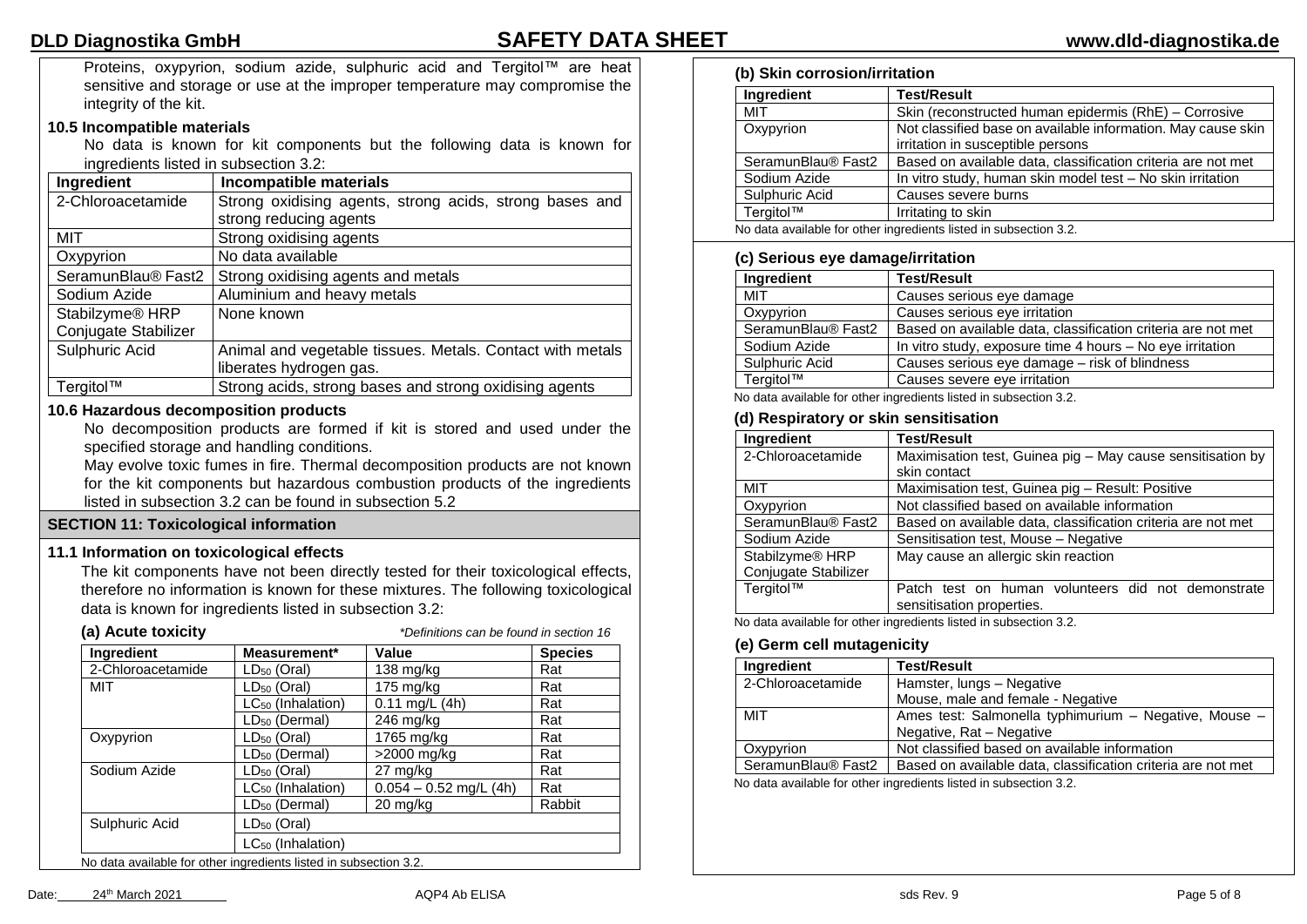# **(f) Carcinogenicity**

# **DLD Diagnostika GmbH SAFETY DATA SHEET www.dld-diagnostika.de**

| (i) Carcinogenicity |                                                                   |
|---------------------|-------------------------------------------------------------------|
| Ingredient          | <b>Test/Result</b>                                                |
| Oxypyrion           | Not classified based on available information                     |
| SeramunBlau® Fast2  | Based on available data, classification criteria are not met      |
| 2-Chloroacetamide   | IARC: No component of this product present at levels $\geq 0.1\%$ |
| MIT                 | is identified as probable, possible or confirmed human            |
| Tergitol™           | carcinogen by IARC                                                |

No data available for other ingredients listed in subsection 3.2.

#### **(g) Reproductive toxicity**

| Ingredient         | <b>Test/Result</b>                                          |
|--------------------|-------------------------------------------------------------|
| 2-Chloroacetamide  | Suspected human reproductive toxicant                       |
| Oxypyrion          | Not classified based on available information               |
| SeramunBlau® Fast2 | Toxic for reproduction category 1 - May damage fertility or |
|                    | the unborn child.                                           |

No data available for other ingredients listed in subsection 3.2.

### **(h) STOT-single exposure**

| Ingredient         | Test/Result                                                       |
|--------------------|-------------------------------------------------------------------|
| Oxypyrion          | May cause respiratory irritation                                  |
| SeramunBlau® Fast2 | Based on available data, classification criteria are not met      |
|                    | No data available for other ingredients listed in subsection 3.2. |

#### **(i) STOT-repeated exposure**

| Ingredient         | <b>Test/Result</b>                                           |
|--------------------|--------------------------------------------------------------|
| Oxypyrion          | Not classified based on available information                |
| SeramunBlau® Fast2 | Based on available data, classification criteria are not met |

No data available for other ingredients listed in subsection 3.2.

### **(j) Aspiration hazard**

| Ingredient                                                                         | <b>Test/Result</b>                            |  |
|------------------------------------------------------------------------------------|-----------------------------------------------|--|
| Oxypyrion                                                                          | Not classified based on available information |  |
| SeramunBlau® Fast2<br>Based on available data, classification criteria are not met |                                               |  |
| No data available for other ingredients listed in subsection 3.2.                  |                                               |  |

### **SECTION 12: Ecological information**

The kit components have not been tested for their ecological effects, therefore no information is known for these mixtures. The following ecological data is known for ingredients listed in subsection 3.2:

# **12.1 Toxicity** *\*Definitions can be found in section 16*

| Ingredient        | <b>Toxicity to</b>                               | Measurement*     | Value (inc.<br>exposure time) |
|-------------------|--------------------------------------------------|------------------|-------------------------------|
| 2-Chloroacetamide | lFish<br>(Carassius auratus (goldfish))          | $LC_{50}$        | 19.8 mg/L (96h)               |
|                   | Daphnia<br>(Daphnia magna (water flea))          | EC <sub>50</sub> | 14 mg/L (48h)                 |
| <b>MIT</b>        | Fish<br>(Oncorhynchus mykiss<br>(rainbow trout)) | $LC_{50}$        | 4.77 mg/L (96h)               |
|                   | Daphnia                                          | EC <sub>50</sub> | 2.33 mg/L (48h)               |

|  | Date: | 24 <sup>th</sup> March 2021 | AQP4 Ab ELISA | sds Rev. 9 | Page 6 of 8 |
|--|-------|-----------------------------|---------------|------------|-------------|
|--|-------|-----------------------------|---------------|------------|-------------|

|               | (Daphnia magna (water flea)) |                             |                  |
|---------------|------------------------------|-----------------------------|------------------|
|               | Algae                        | ErC <sub>50</sub>           | 0.289 mg/L (72h) |
|               | (Pseudokirchneriella         |                             |                  |
|               | subcapitata (green algae))   |                             |                  |
| Oxypyrion     | Fish                         | $\overline{\text{LC}_{50}}$ | 70.7 mg/L (96h)  |
|               | (Oncorhynchus mykiss         |                             |                  |
|               | (rainbow trout))             |                             |                  |
|               | Fish                         | $LC_{50}$                   | >97.8 mg/L (96h) |
|               | (Lepomis macrochirus         |                             |                  |
|               | (bluegill sunfish))          |                             |                  |
|               | Daphnia                      | EC <sub>50</sub>            | 78.6 mg/L (48h)  |
|               | (Daphnia magna (water flea)) |                             |                  |
| Sodium Azide  | Fish                         | $LC_{50}$                   | 0.70 mg/L (96h)  |
|               | (Lepomis macrochirus         |                             |                  |
|               | (bluegill sunfish))          |                             |                  |
|               | Daphnia                      | EC <sub>50</sub>            | 4.2 mg/L (48h)   |
|               | (Daphnia pulex (water flea)) |                             |                  |
|               | Algae                        | $IC_{50}$                   | 272 mg/L         |
|               | (mixed culture of green      |                             |                  |
|               | algae)                       |                             |                  |
|               | Microorganisms               | EC <sub>50</sub>            | 38.5 mg/L        |
|               | (Photobacterium              |                             |                  |
|               | phosphoreum)                 |                             |                  |
| Stabilzyme®   | Fish                         | $\overline{\text{LC}_{50}}$ | $0.19$ mg/L      |
| HRP Conjugate | (Oncorhynchus mykiss         |                             |                  |
| Stabilizer    | (rainbow trout))             |                             |                  |
|               | Daphnia & other aquatic      | EC <sub>50</sub>            | $0.028$ mg/L     |
|               | invertebrates (Crassostrea   |                             |                  |
|               | virginica (eastern oyster))  |                             |                  |
|               | Algae                        | EC <sub>50</sub>            | 0.018 mg/L (72h) |
|               | (Raphidocelis subcapitata    |                             |                  |
|               | (green algae))               |                             |                  |
|               |                              |                             |                  |

No data available for other ingredients listed in subsection 3.2.

#### **12.2 Persistence and degradability**

| Test/Result                                      |
|--------------------------------------------------|
| Biodegradability: aerobic, exposure time 28 days |
| Results: 94% - Readily degradable.               |
| Biodegradability: aerobic, exposure time 28 days |
| Results: 0% - Not readily degradable.            |
| Biodegradability: 94% - Readily degradable.      |
| Not rapidly degradable.                          |
|                                                  |
| Result: >60% - Readily biodegradable             |
|                                                  |

No data available for other ingredients listed in subsection 3.2.

#### **12.3 Bioaccumulative potential**

| Ingredient         | <b>Test/Result</b>                         |
|--------------------|--------------------------------------------|
| Oxypyrion          | Low Pow: -0.64                             |
| SeramunBlau® Fast2 | No indication of bioaccumulation potential |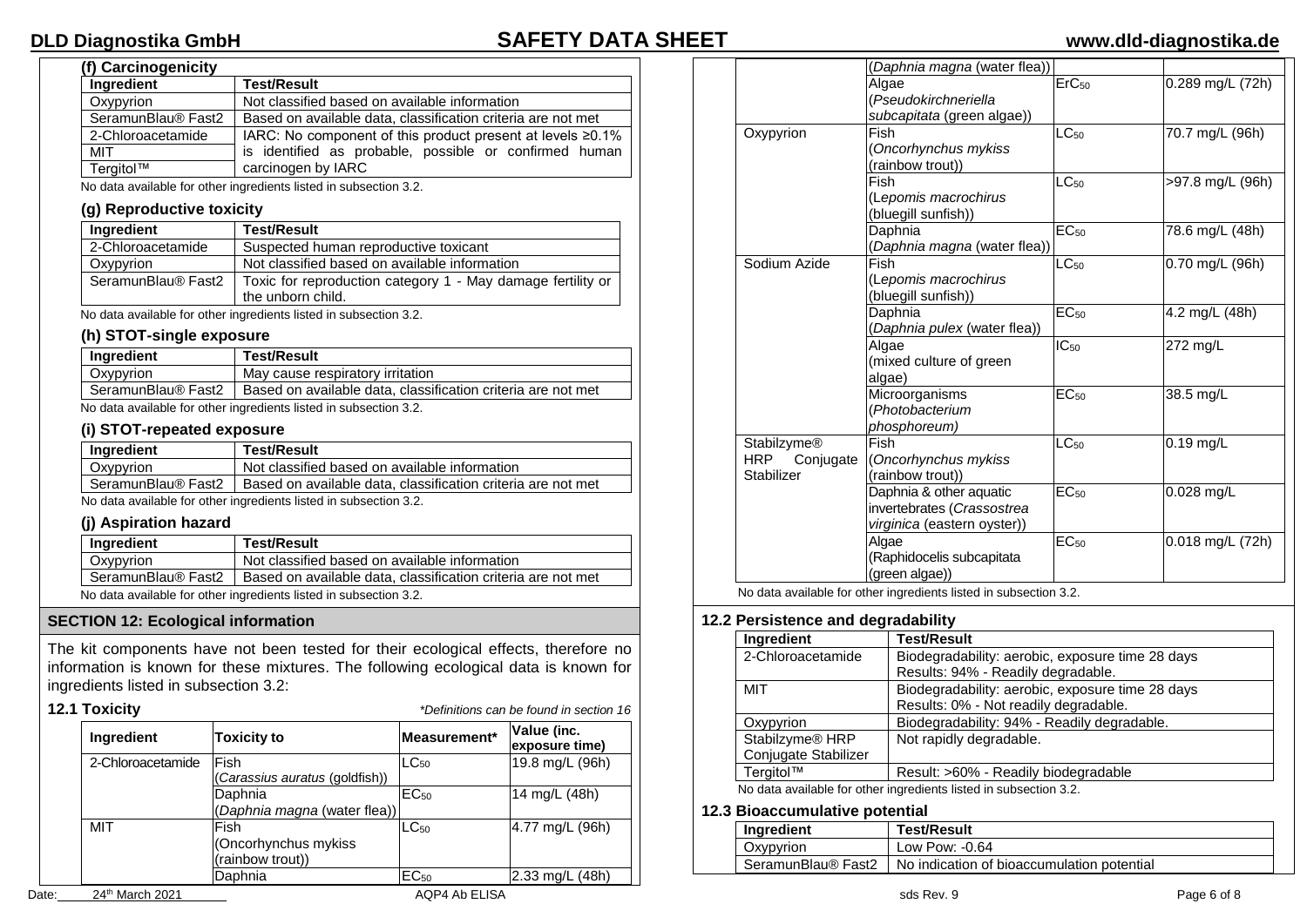| Sodium Azide                                        | Partition coefficient: n-octanol/water -<br>(Bioacculumulation is not expected) | loa Pow: 0.3 |  |
|-----------------------------------------------------|---------------------------------------------------------------------------------|--------------|--|
| Stabilzyme <sup>®</sup> HRP<br>Conjugate Stabilizer | Log Kow: >5 (significant bioaccumulation)                                       |              |  |

No data available for other ingredients listed in subsection 3.2.

# **12.4 Mobility in soil**

No data available.

# **12.5 Results of PBT and vPvB assessment**

| Ingredient        | Test/Result                                                            |
|-------------------|------------------------------------------------------------------------|
| 2-Chloroacetamide |                                                                        |
| <b>MIT</b>        | This substance/mixture contains no components considered to be         |
| Oxypyrion         | either persistent, bioaccumulative and toxic (PBT), or very            |
| Sodium Azide      | persistent and very bioaccumulative (vPvB) at levels of $\geq 0.1\%$ . |
| Tergitol™         |                                                                        |

No data available for other ingredients listed in subsection 3.2.

# **12.6 Other adverse effects**

No ecological information exists for kit components. The concentrations of ingredients listed in subsection 3.2 are below the acceptable limit for hazardous substances; the ecological risk is minimal. However, it is recommended that reagents do not enter drains in large quantities.

# **SECTION 13: Disposal considerations**

# **13.1 Waste treatment methods**

Chemical and biological residues are classified as special waste and as such, are covered by regulations which may vary according to location. Contact your local waste disposal authority for advice or pass to a licensed disposal company. Observe all national and local environmental regulations.

Contaminated packaging should be disposed of using the same routes.

# **SECTION 14: Transport information**

This product is not covered by international regulation on the transport of dangerous goods (IMDG, IATA, ADR/RID).

Transport of this product can be carried out at ambient temperature but in the event of delays store at 2 – 8 °C with all reagents contained within the packaging provided.

## **14.1 UN number**

Not applicable.

- **14.2 UN proper shipping name** Not applicable.
- **14.3 Transport hazard class(es)** Not applicable.

**14.4 Packing group** Not applicable.

**14.5 Environmental hazards**

Not applicable.

- **14.6 Special precautions for user** See sections 6 to 8.
- **14.7 Transport in bulk according to Annex II of MARPOL 73/78 and the IBC code** Not applicable.

# **SECTION 15: Regulatory information**

**15.1 Safety, health and environmental regulations/legislation specific for the substance or mixture.** None known.

**15.2 Chemical safety assessment** Not applicable.

# **SECTION 16: Other information**

This SDS has been compiled in accordance with Commission Regulation (EC) No. 1907/2006 as amended by Commission Regulation (EU) 2015/830.

All information provided on ingredients listed in subsection 3.2 has been obtained from the appropriate chemical safety data sheets.

Full text of precautionary phrases (listed in subsection 2.3) and hazard statements (listed in subsection 3.2) according to Regulation (EC) No. 1272/2008:

P233: Keep container tightly closed.

P270: Do not eat, drink or smoke when using this product.

P281: Use personal protective equipment as required.

P301 + P330 + P331: IF SWALLOWED rinse mouth. Do NOT induce vomiting.

P302 + P352: IF ON SKIN: Wash with plenty of soap and water.

P304 + P340: IF INHALED: Remove victim to fresh air and keep at rest in a position comfortable for breathing.

P305 + P351 + P338: IF IN EYES: Rinse cautiously with water for several minutes. Remove contact lenses, if present and easy to do so. Continue rinsing.

H290: May be corrosive to metals.

H300: Fatal if swallowed.

H301: Toxic if swallowed.

H302: Harmful if swallowed.

H310: Fatal in contact with skin.

H311: Toxic in contact with skin.

H314: Causes severe skin burns and eye damage.

H315: Causes skin irritation.

H317: May cause an allergic skin reaction.

H318: Causes serious eye damage.

H319: Causes serious eye irritation.